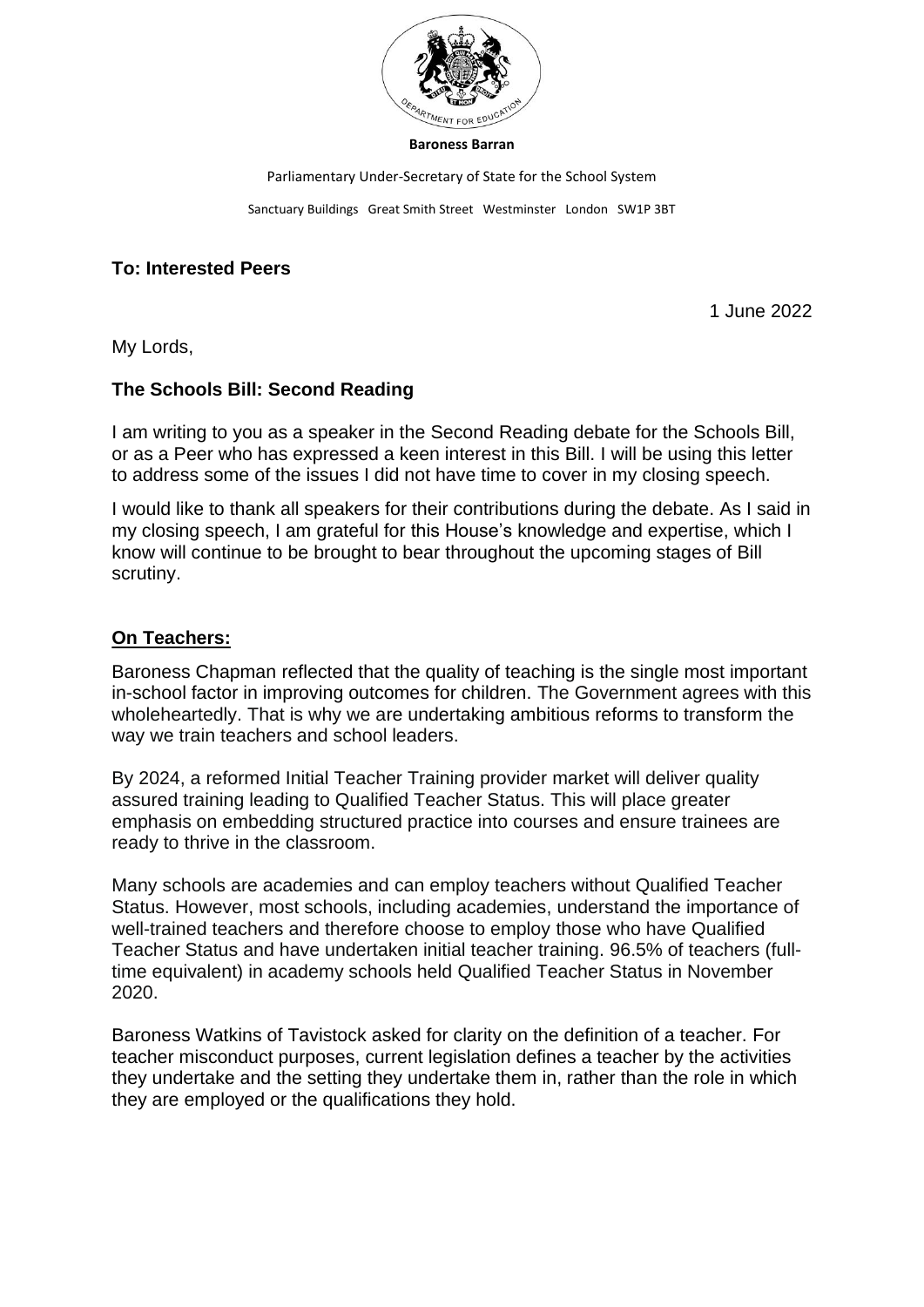A person is a teacher, whether or not they hold qualified teacher status, if they are employed or engaged to undertake teaching work in England in a school, a sixth form college, a 16-19 academy, a children's home or some youth accommodation. Teaching work is planning, preparing or delivering lessons, or assessing or reporting on the development, progress and attainment of pupils, without supervision.

# **On Funding:**

Concerns were raised by your lordships, including Lord Storey and Lord Shipley, over resources for small, rural schools. The government recognises the essential role that small schools play in their communities, many of which are in rural areas. The national funding formula (NFF) accounts for the particular challenges faced by small schools in rural areas through a "sparsity" factor.

We have increased the amount of funding that small, rural schools attract through this factor from £26 million in 2020-21 to £95 million in 2022-23.

Our NFF provisions will ensure all small rural schools get the funding they need.

# **On Academies:**

The Bishop of Oxford asked how the Government would stop local authorities using powers in this Bill to put maintained schools into their own multi-academy trusts rather than the right trust for them, which may be an alternative multi-academy trust.

We would expect Regional Directors, local authorities and schools to have open discussions around which trust schools will join as part of the consultation required between local authorities and their schools. The final decision as to which trust a school will join will be made based on what is likely to drive the best outcomes for pupils.

The Bishop of Oxford also requested clarity on the intention of clauses 19 and 20; the requirement of academy schools with a religious character to make regulations about governance and the power to make regulation about governance. The Department is liaising with religious bodies of state-funded schools to ensure that the Government's intent is clear in relation to clauses 19 and 20. The Secretary of State will make regulations under both clauses which will place on a statutory footing the elements which academy trusts must include in their articles of association and, where relevant, in their schemes of delegation.

The regulations will ensure that the governance arrangements for all types of academy schools with a religious character, including those which were previously voluntary aided or voluntary controlled, are handled appropriately and reflect the level of control which the religious body had when they were maintained schools. As requested during the debate, I will confirm this during Committee stage.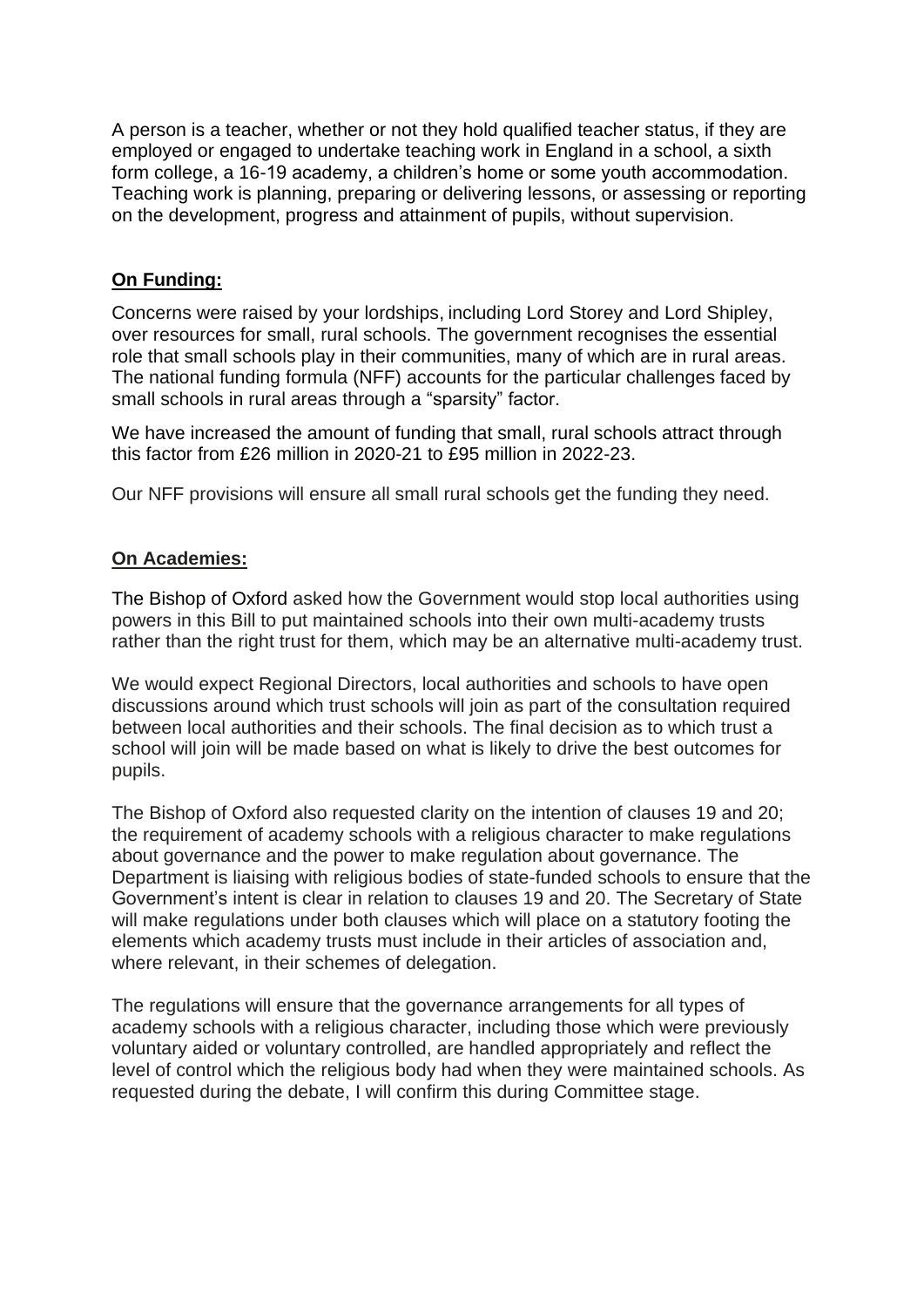Baroness Bakewell suggested that the provisions for children who are humanist and attend faith schools are not satisfactory. It is the Government's view that the framework for the delivery of religious education in academy schools with a religious character, including the existing right of withdrawal from religious education and/or collective worship, is appropriate. The Bill does not make a substantive change to these current rights and requirements. Anecdotally, for various reasons, the right of withdrawal is exercised by families both with and without specific religious beliefs.

# **On selective schooling:**

Baroness Berridge raised concerns that it was parents at a grammar school, rather than a wider electorate, who could ensure that a school remains selective. The Bill puts the ballot process for removing selection from academy grammar schools onto the same legal footing as the process for maintained schools, which has been in place since 1998.

I can assure your Lordships that a wider electorate can petition for a ballot and vote in ballots. In highly selective areas, all parents of children attending schools in the area or who live in the area are eligible to vote. In less selective areas, all parents of children attending feeder schools of the grammar school, or grammar schools, are eligible to vote.

Baroness Watkins of Tavistock asked whether these selective schools would get the same pupil allocation as other academies, even though they take fewer students from poorer wards. The NFF distributes funding fairly, based on the needs of schools and their pupil cohorts. The NFF allocates 17% (£6.7 billion) of all funding in 2022-23 through additional needs factors based on deprivation, low prior attainment, English as an additional language and mobility. This means that schools with larger proportions of pupils from disadvantaged backgrounds and other additional needs attract more funding per pupil than schools with lower proportions.

# **On attendance in schools:**

Baroness Brinton brought up the important issue of protecting immunocompromised pupils and those with long Covid and ensuring that they and their families are not being penalised for not attending school. Baroness McIntosh of Hudnall suggested that the attendance clauses would penalise pupils with SEND and those with autism.

This Bill will allow us to make our recently published attendance guidance '*[Working](https://www.gov.uk/government/publications/working-together-to-improve-school-attendance)  [together to improve school attendance'](https://www.gov.uk/government/publications/working-together-to-improve-school-attendance)* statutory. This will help ensure families, schools and local authorities work together to support pupils who, compared with their peers, face greater barriers to attendance. This includes pupils with long-term medical conditions.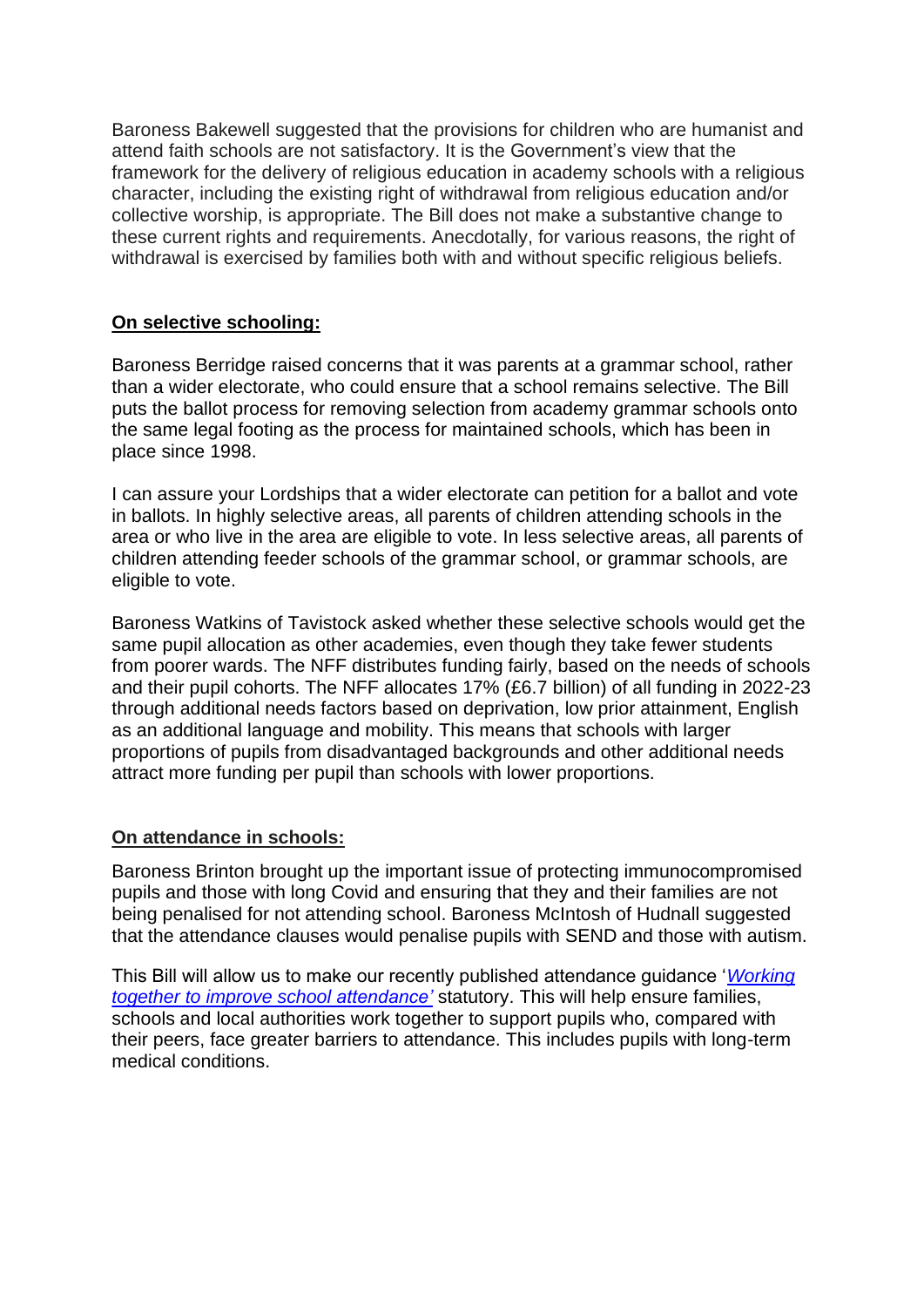We are clear that schools should authorise absence due to both physical and mental illness. Schools should only request parents to provide medical evidence to support absence where they have genuine and reasonable doubt about the authenticity of the illness. We are also clear that schools pressuring a parent to remove their child from the school is a form of off-rolling, which is never acceptable.

Individuals with a weakened immune system should follow Department of Health and Social Care and UK Health Security Agency [advice](https://www.gov.uk/government/publications/covid-19-guidance-for-people-whose-immune-system-means-they-are-at-higher-risk) for people whose immune system means they are at higher risk from Covid-19. This guidance is clear that children and young people can continue to attend education settings, unless their clinician has advised otherwise.

Most adults, children and young people who have had Covid-19 recover within a few weeks. However, we are all different and recovery time can vary. Long Covid should be treated in line with other medium to long-term health conditions. Parents should not be penalised if their child is genuinely ill and unable to attend school.

If there is concern about a child's ability to take part in their usual activities because of long Covid symptoms, their school should arrange a meeting to discuss what adjustments can be put in place to ensure the child can continue to participate in their usual activities as far as possible.

The package of attendance measures in the Bill will improve, at a national level, the consistency of attendance support offered to pupils and parents through an earlier and more targeted approach. This means all pupils, including those with special educational needs and disabilities, should be offered support to attend their educational settings with punitive approaches used as a last resort. This should help reduce the need for legal intervention overall and therefore benefit the parents of pupils with characteristics associated with lower attendance.

The proposals set out for consultation in the SEND and Alternative Provision Green Paper, include a clear focus on improving support in mainstream schools for all children and young people with SEND, including those with autism.

# **On Independent Educational Institutions:**

Baroness Meacher asked about registration requirements and how they will apply to settings which offer a split provision – a "morning school" and an "afternoon school" and whether an independent educational institution would cover this scenario.

The proposed new registration requirement will capture settings which offer education to children on a full-time basis, that is if the children could be expected to receive all or a majority of their education there.

We intend to extend the existing regime which applies to independent schools to these settings. We do not think it is appropriate for this regulatory regime to extend to capture part-time educational settings, where children are receiving a majority of their education elsewhere. This would risk placing undue burdens on the staff and volunteers that run settings, such as supplementary schools and other extracurricular clubs, which often provide enriching activities and education to children in addition to the provision they receive in school.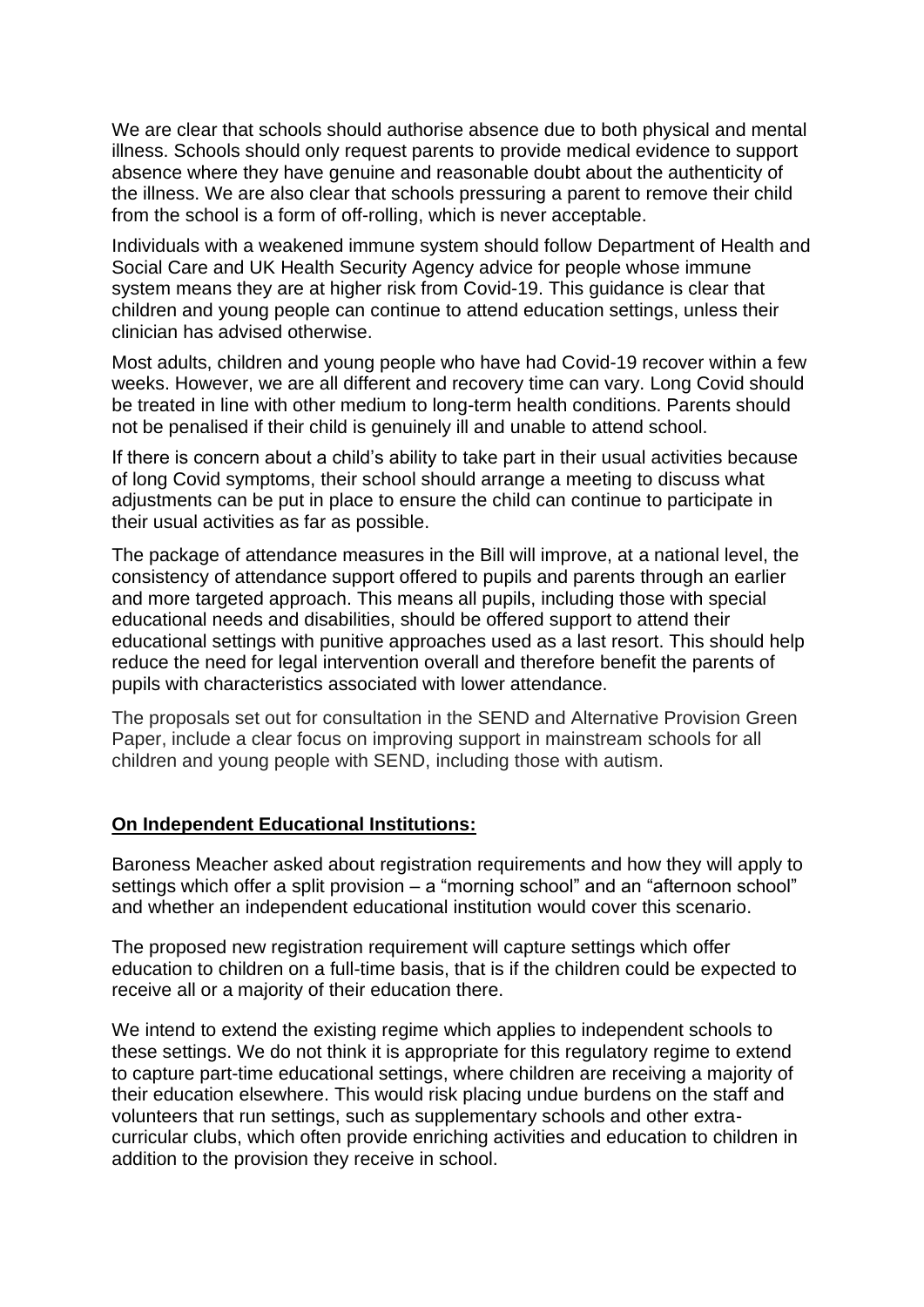In response to the question asked about whether a school could avoid registration if it offered a "morning" and "afternoon" service. A single setting which did this but in practice taught sufficient numbers of the same pupils throughout the morning and afternoon would be required to register.

Lord Lexdon asked for clarification on the introduction of a new test under which the Secretary of State will determine whether the proprietors of independent schools are "fit and proper persons". In reaching a judgement as to whether an individual is a fit and proper person, the Secretary of State would be able to take into account whether the person is of good character; has the competence, skills and experience necessary for the role; has ever contributed to, been involved with, or facilitated, serious mismanagement of the provision of education or other services to children; or has any convictions, or findings against them by a professional body of misconduct, that either directly relate to work in a school or a similar institution or may otherwise undermine confidence in their ability to properly operate an independent school.

Baroness Brinton argued that if any school has safeguarding issues that are severe enough that a stop boarding requirement is necessary, then school closure should be the key consideration. A stop boarding requirement, under the new powers, cannot be imposed independently of registration being suspended. The Bill would confer the powers to impose a stop boarding requirement and it only permits this where registration is also suspended. New section 118D(1) of the Education and Skills Act 2008 states:

"Where the Secretary of State suspends the registration of a boarding institution, the Secretary of State may impose on the proprietor of the institution a requirement to stop providing boarding accommodation to its students…"

Under sections 115 and 116 of the Education and Skills Act 2008, the Secretary of State may impose a relevant restriction upon the proprietor of an independent educational institution. That could be a requirement to cease providing boarding at the institution. However, the power to impose a relevant restriction differs from the power to impose a stop boarding requirement. In the case of the latter, there is no need to have first required an action plan (giving the opportunity to rectify failings). In addition, a stop boarding requirement can take effect immediately unlike in the case of a relevant restriction, which can only take effect after the 28-day period for a proprietor to bring an appeal has expired or, if an appeal is brought, after the appeal has been determined or withdrawn.

# **On the children not in school registers:**

I welcome the suggestion from Baroness Jones of Moulsecoomb that the Government should engage with home educators to discuss the proposals that affect them. The legislative proposals were outlined in the 2019 Children Not in School Consultation, which received almost 5000 responses (mostly from parents). Since responding to the consultation, officials in my department have continued to engage regularly with home educators on the Bill. I will ensure my office arrange a meeting between myself and home educators at the earliest opportunity.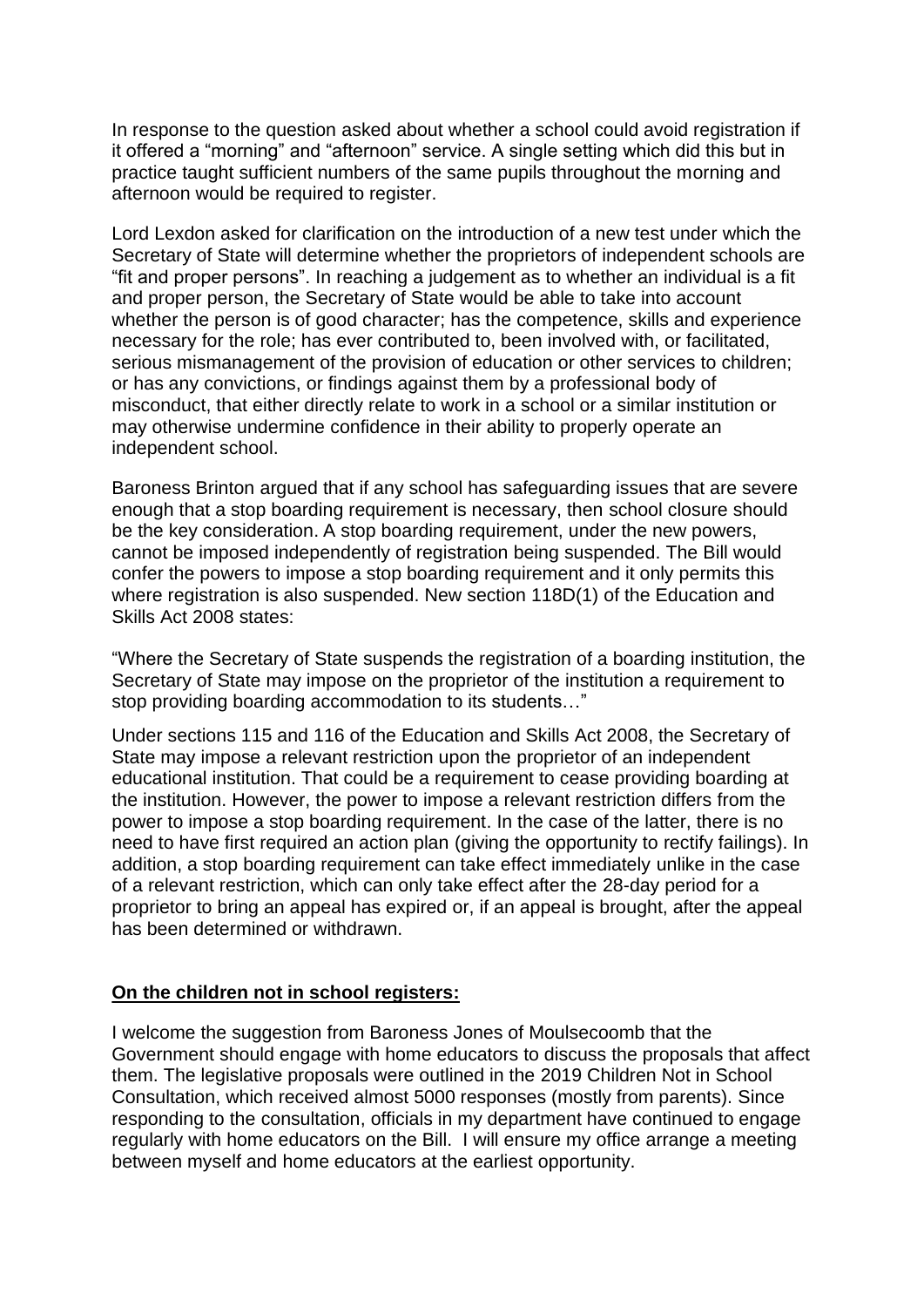Baroness Fox of Buckley also suggested that the Government regards EHE as a problem, particularly in relation to safeguarding.

The Government is clear that home education is not an inherent safeguarding risk. However, a child being home-educated is not necessarily being seen on a regular basis by professionals, such as teachers, and this logically increases the chances that a child at risk of harm would be missed. Where the suitability of home education is in doubt and a child's development is likely to be impaired, local authorities should be ready to fully exercise their safeguarding powers and duties to protect the child's well-being, including their education.

Lord Blackwell and Lord Lucas argued that the government were bringing forward extensive powers to make a child attend school and that School Attendance Order timelines are too short for families to meet.

The Government maintains that there is no change to be made to the assessment of how a child should be educated. The education needs to be suitable according to age, ability, aptitude and special educational needs. Where a local authority assess that the education is not suitable on those criteria, it must initiate the process for a School Attendance Order. This can be a lengthy process that the Government aims to shorten to help a child to receive a suitable education as soon as possible.

Lord Blackwell, Baroness Fox of Buckley and Lord Lucas also raised concerns over the data being collected by Local Authorities. I assure your Lordships that the information held in registers will be prescribed in regulations by the department and data protection processes will be followed.

Local authorities cannot demand parents provide any information that is not prescribed; however, they could record other information they deem appropriate.

The Bill provides for data to be shared with prescribed persons, when the local authority considers it appropriate to do so for the purposes of promoting or safeguarding the education, safety or welfare of a child. There is no intention to use registration as a step towards monitoring families nor to prescribe the methods parents elect to use in their education.

Concerns were also raised that the Bill creates an implication of consent required from a school before a child can be removed to be home educated. This is not the case; home education continues to be a choice for parents. The measures require parents to notify the local authority when their child is being home educated. These clauses do not require a school or local authority to consent before a parent can home educate, unless a school attendance order is in force.

Baroness Jones of Moulsecoomb and Lord Blackwell raised concerns about there being a lack of system oversight of local authorities in regard to the children not in school registers. Currently, parents are able to contact Local Government and Social Care Ombudsman if they believe a local authority has not acted in line with current legislation and guidance.